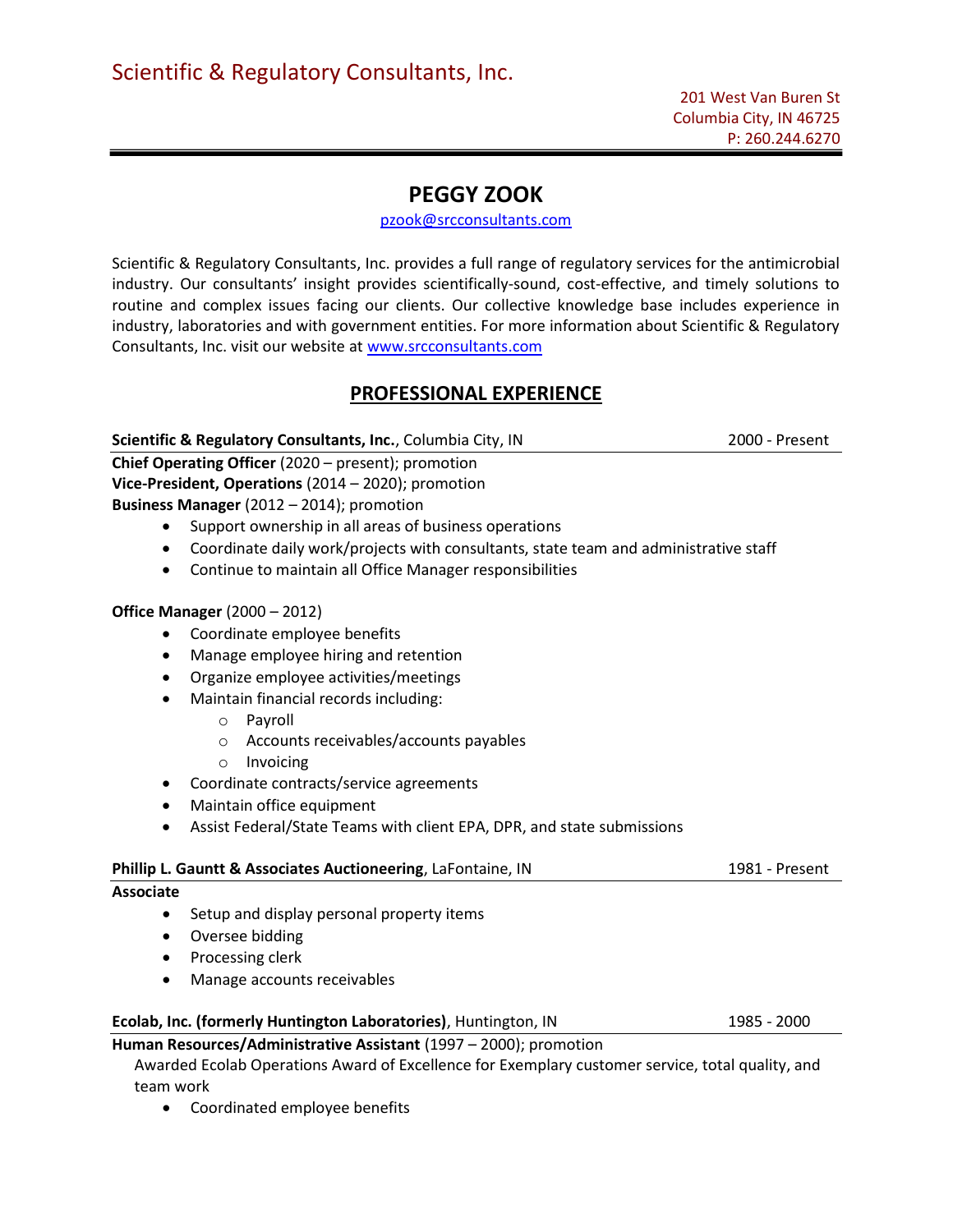- Processed employee hiring, retention, and severance
- Maintained employee records
- Managed various internal/external management projects (i.e. health insurance, disability, and Health/Safety training)
- Report preparation

#### Regulatory Assistant (1995 – 1996)

- Coordinated yearly state registrations
- Prepared EPA and DPR submissions
- Review and manage in-house labeling
- SDS preparation/retention
- Maintained Lotus, Database, and WordPerfect programs

#### Group Leader (1991 – 1994); promotion

- Coordinated daily work, projects, and distributed among secretarial and customer service staff
- Continued to maintain duties as Senior Customer Service Representative/Confidential Secretary

#### Senior Customer Service Representative/Confidential Secretary (1989 – 1991); promotion

- Liaison with sales and marketing, shipping, warehouse, branch plants, sales representatives, and customers
- Primary contact for order placing, inquiries, complaints, product information, returns, and credits
- Continued to maintain duties as Confidential Secretary

#### Confidential Secretary (1987 – 1989); promotion

- Responsible for daily mail, telephones, computer data entry, letters, price quotations, bids, budget information
- Prepared EPA registrations and subregistration actions
- Assist with USDA registrations
- Organize Data Call-In filings and provide administrative support with responses
- Prepared, proofed, and monitored price lists
- SDS preparation/retention
- Maintained label artwork

#### Communication Secretary (1985 – 1986)

- Typed, proofread, and coordinated artwork updates (brochures, pamphlets, business cards, sales sheets, technical data sheets, goodwill items, etc.) internally and through print vendors
- Obtained quotations for print jobs
- Coordinated purchase and lead times for artwork with Communications Director
- Assisted Marketing Department with marketing plans, price lists, correspondence, etc.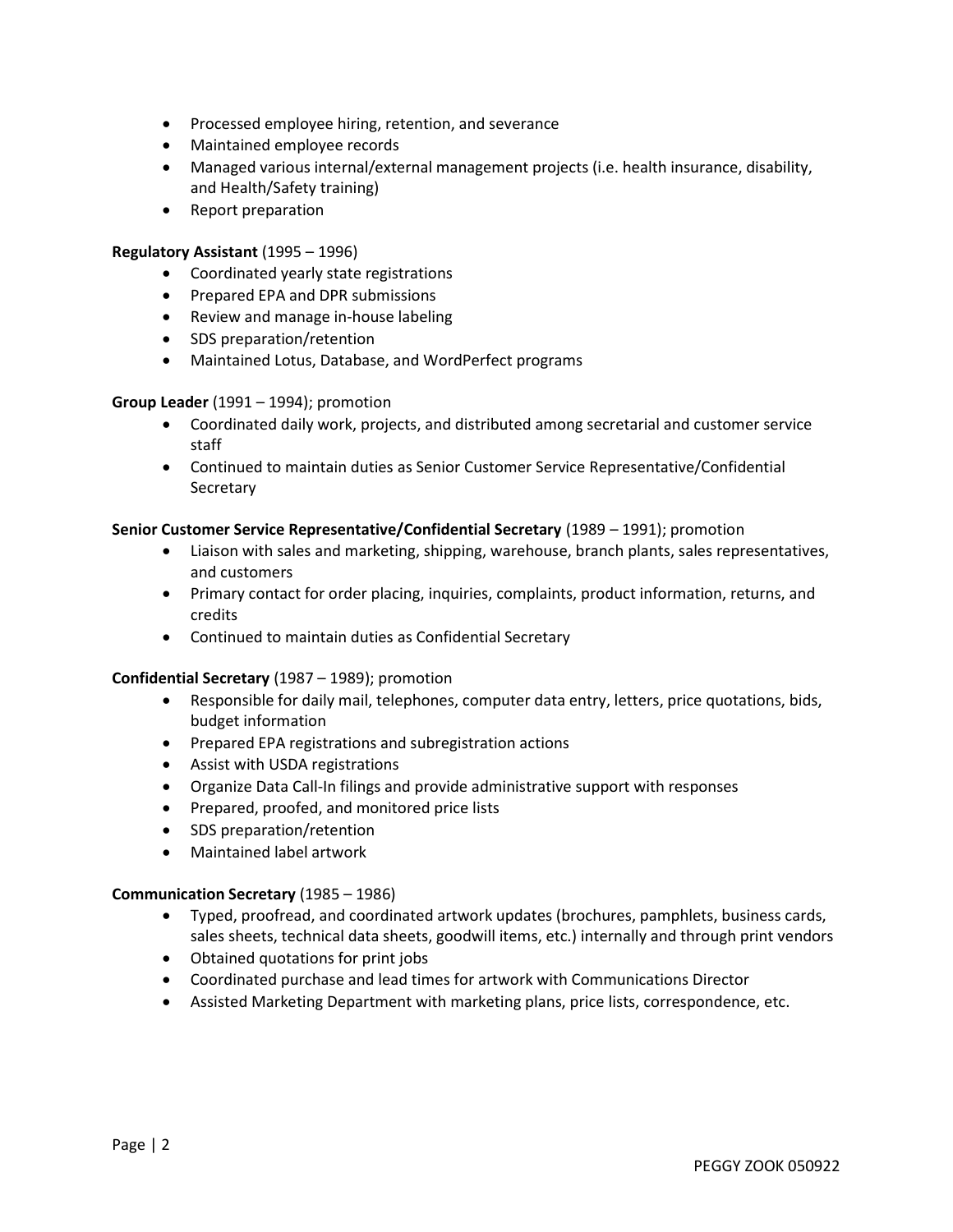## EDUCATION

Associate Degree in Secretarial Science, Manchester College (now Manchester University), North Manchester, IN; 1985

## CORPORATE PROFESSIONAL AFFILIATIONS

British Chemicals Association (BCA) (Formerly BACS) Center for Biocide Chemistries (CBC) Household & Commercial Products Association (HCPA) International Sanitary Supply Association (ISSA) Personal Care Products Council (PCPC)

## PROFESSIONAL DEVELOPMENT

#### American College of Toxicology

The Introduction and Application of GLP Regulations; 05/19

#### American Management Association (AMA)

Mastering Excel PivotTables: How to Crunch the Numbers like an Expert; 01/13 Reenergize Your Best Employees Before They Leave; 01/13 Real Influence: Persuade Without Pushing and Gain without Giving In; 01/13 iPad at Work; Tools for Business Productivity and Time Management; 10/12

### Aperta Software

Learning Lync Over Lunch; 10/12

 ECG, Inc. Convince Me: Persuasion and Negotiation Training; 08/18

#### Fred Pryor Seminars

Workplace Life Jacket: 7 Tips to Improve Your Work-Life Balance; 05/22

#### Gladieux Consulting

 Better Business Writing; Add Power to Your Words at Work; 05/18 Powerful Presentation & Verbal Communication Skills; 05/09 What Your Words Say About You and Your Team: Business Writing; 04/09 Better Business Writing; 05/06 Powerful Presentation Skills; 08/02 Better Business Writing/Documentation; 08/02 Time Management; 08/02

#### Global Leadership Network

Global Leadership Summit; 08/21, 08/20, 08/19, 08/18